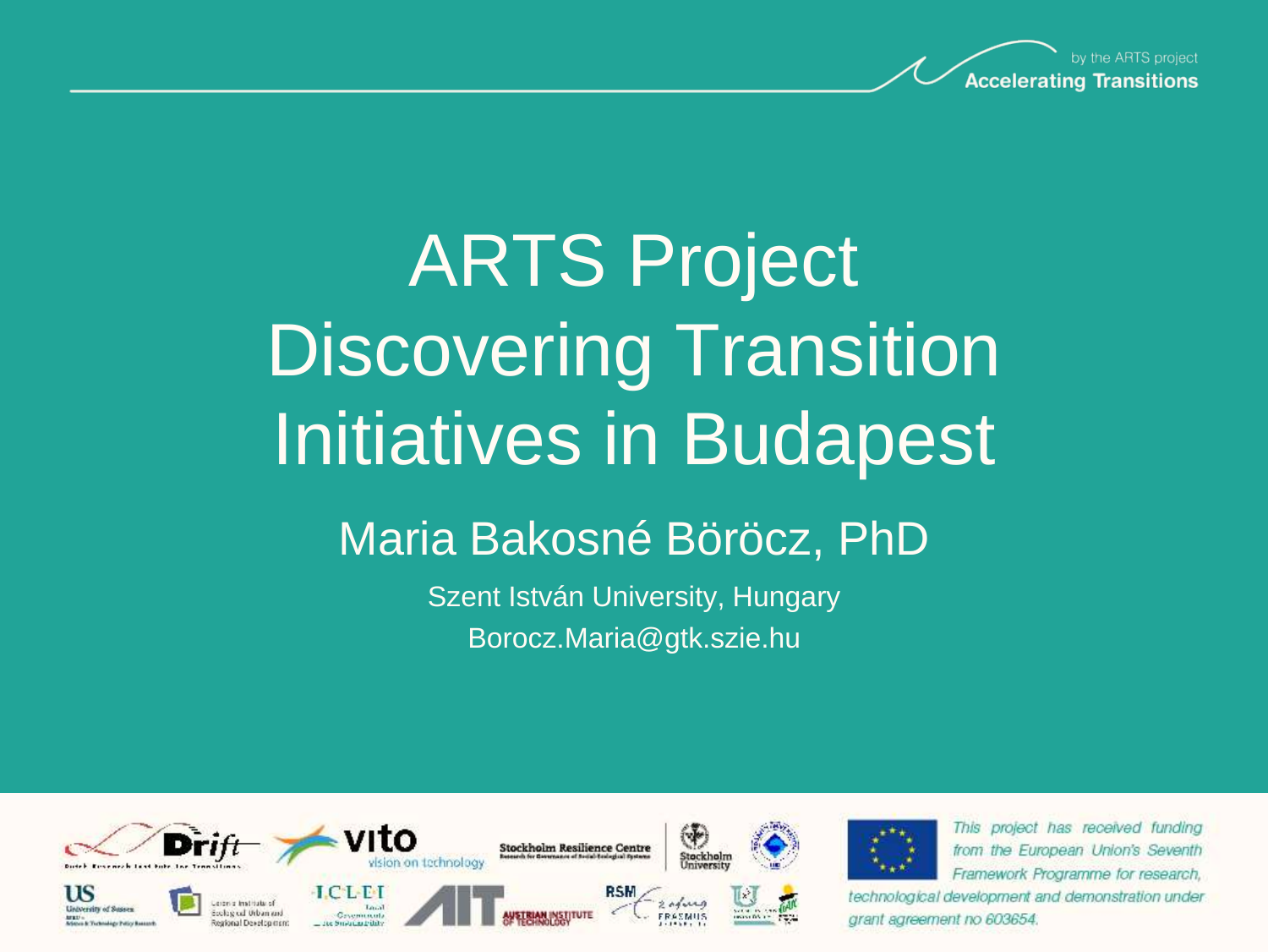# The Hungarian team

Project leader: **Csaba Fogarassy** dr. e-mail: [Fogarassy.Csaba@gtk.szie.hu](mailto:Fogarassy.Csaba@gtk.szie.hu)

Project manager: **Mária Bakosné Böröcz** dr. e-mail: [borocz.maria@gtk.szie.hu](mailto:borocz.maria@gtk.szie.hu)

Project assistant: Linda Szőke, e-mail: [linda890206@gmail.com](mailto:linda890206@gmail.com)

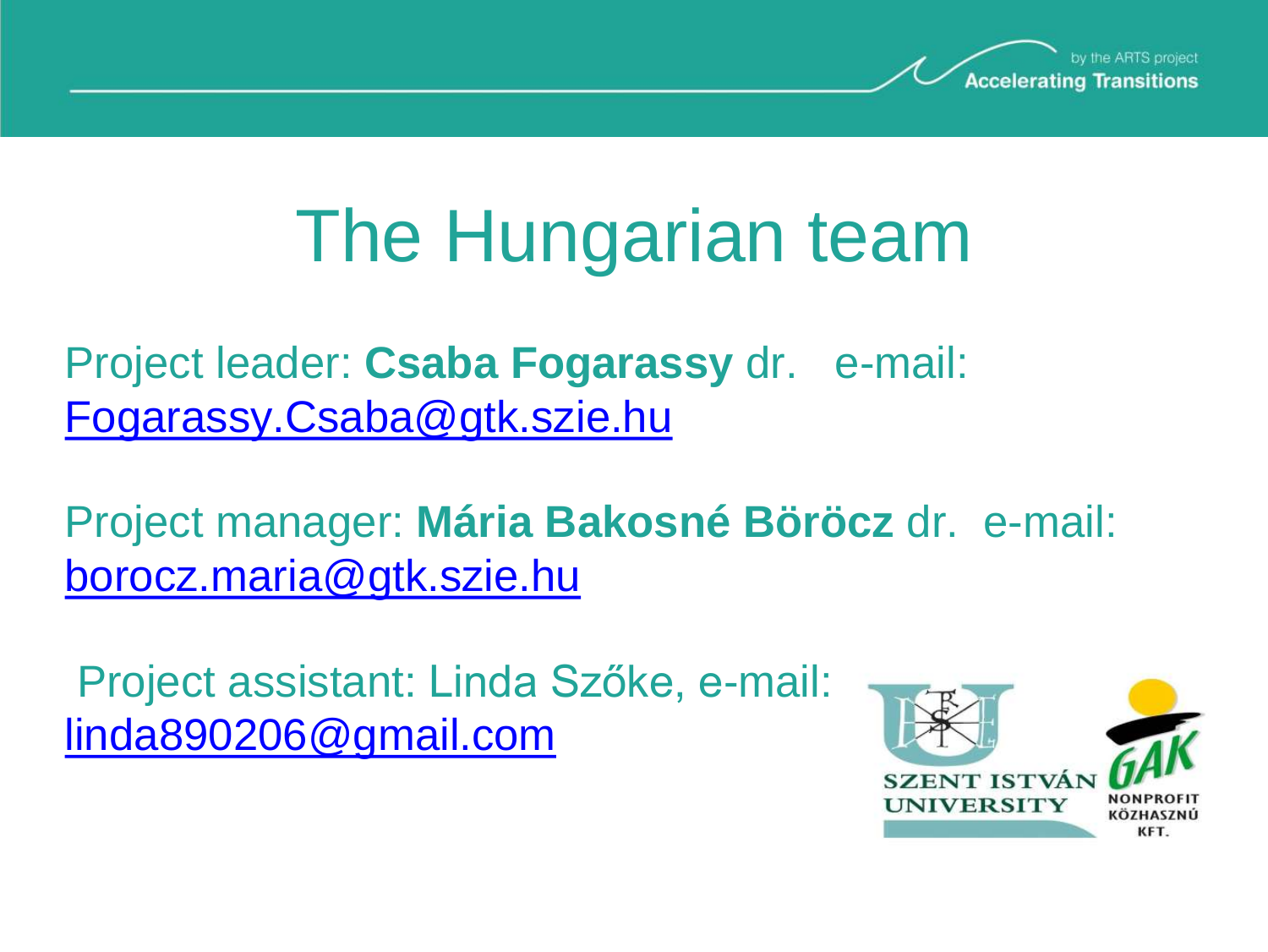

## Budapest

Largest city and the capital city of Hungary

1.74 million inhabitants and a total of more than 3.3 million including its suburban areas

Two -tier self-government System: 23 districts, each with the common authorities of a municipality

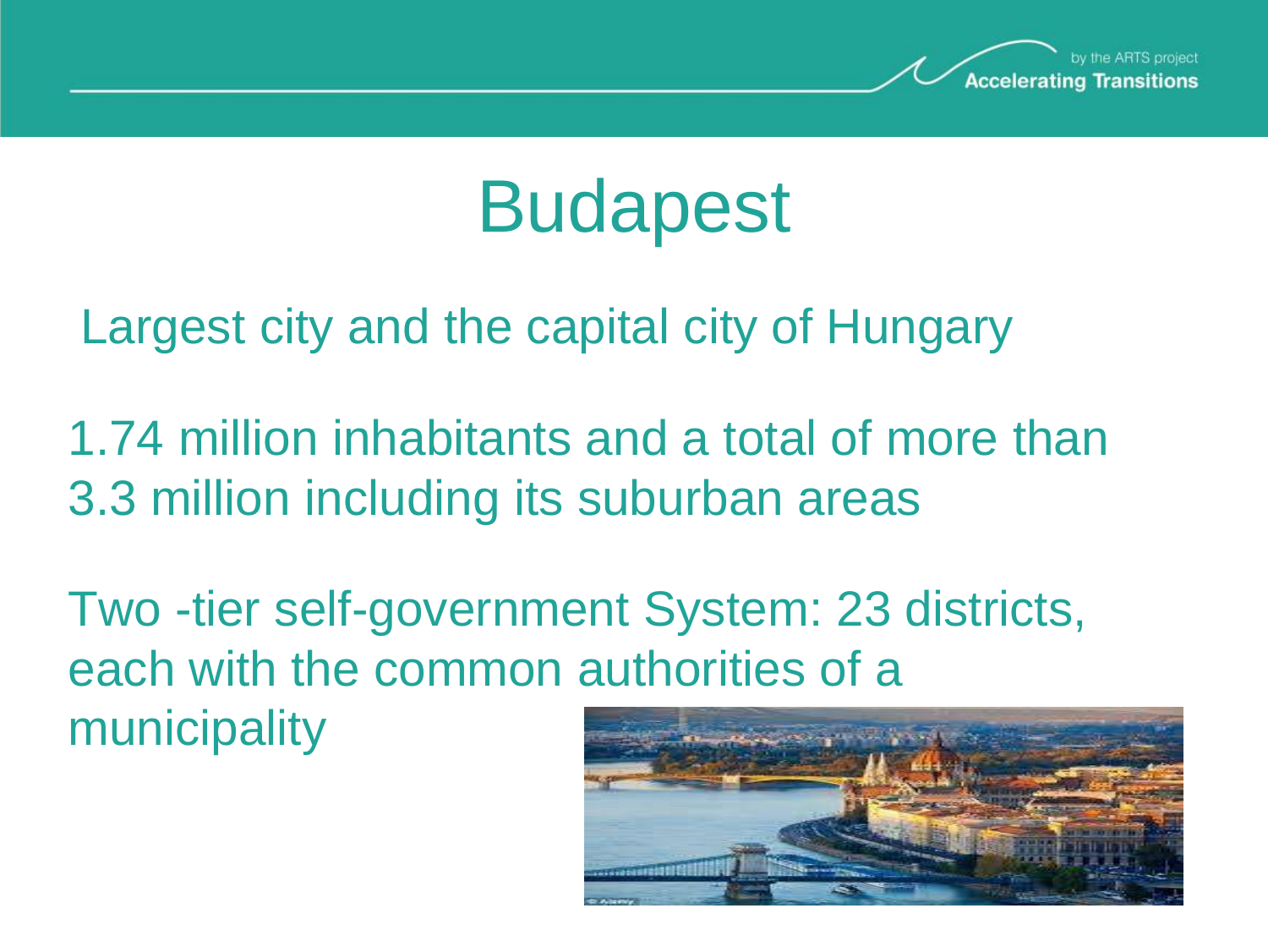

## Transition initiatives



23 districts

Local initiatives

Government-driven initiatives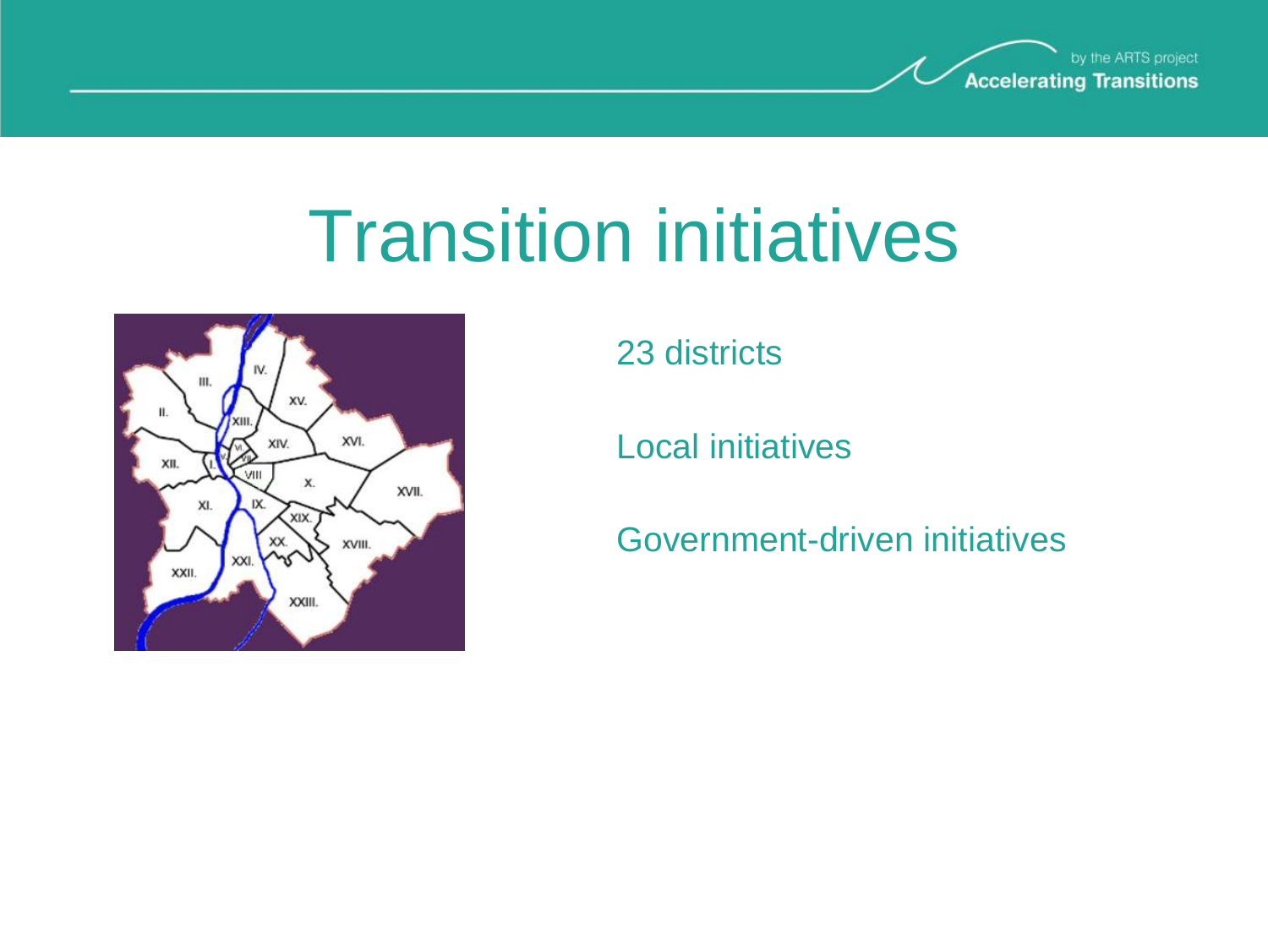## sustainability transition initiatives in our context:

Locally based activities which drive transformative change towards environmental sustainability of existing societal systems in multiple dimensions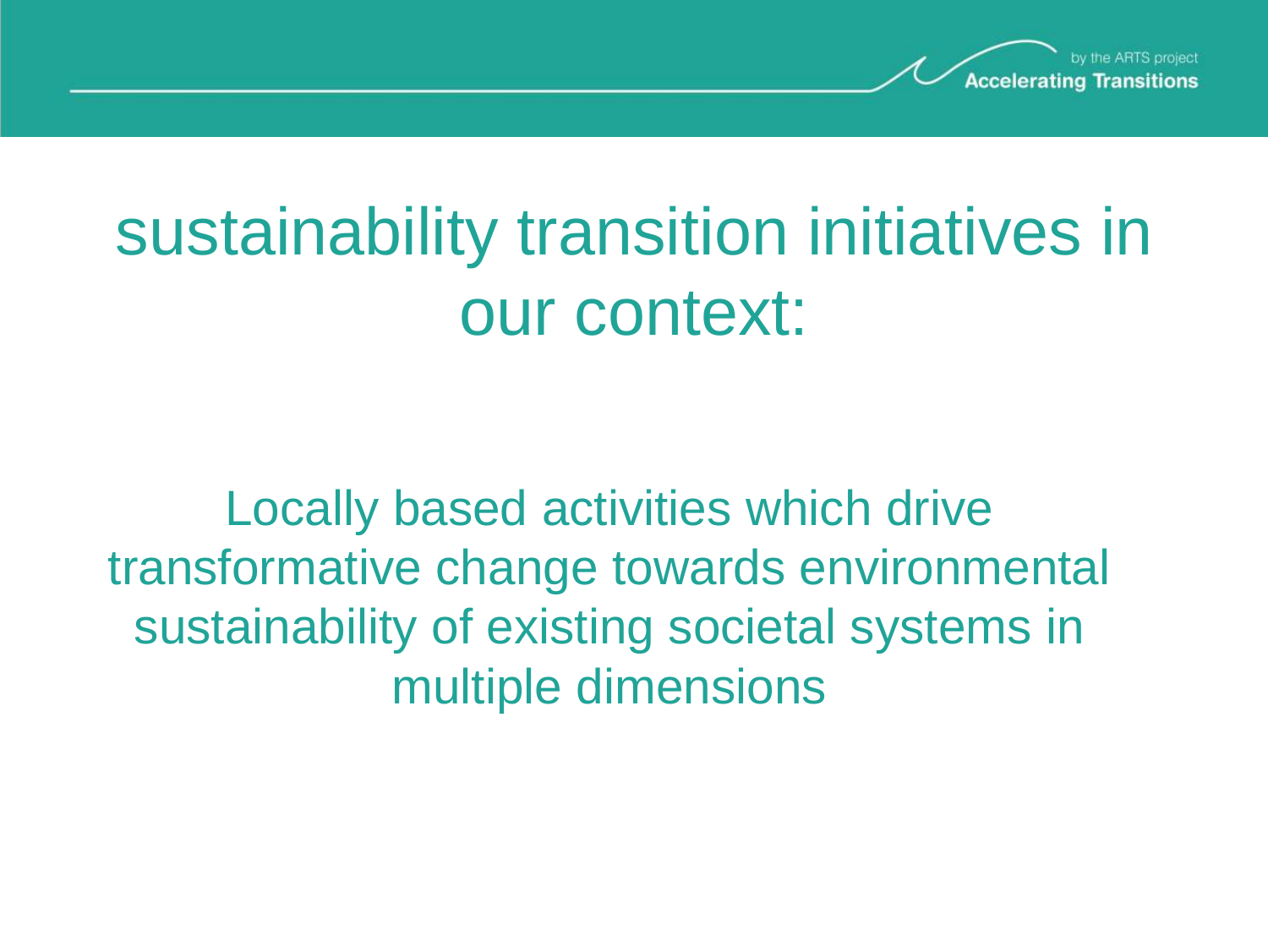*locally based we mean: initiative is driven by people that live or work in the city region, and the activities of the initiative directly aim to change (e.g.) services, approaches, routines, practices and/or infrastructure, and so on, within the city region boundaries*

*Initiatives that are driven by people from outside the city region, but which may have an effect on the region (e.g. a national initiative on low carbon cities, or a Greenpeace campaign against nuclear power), are not included!*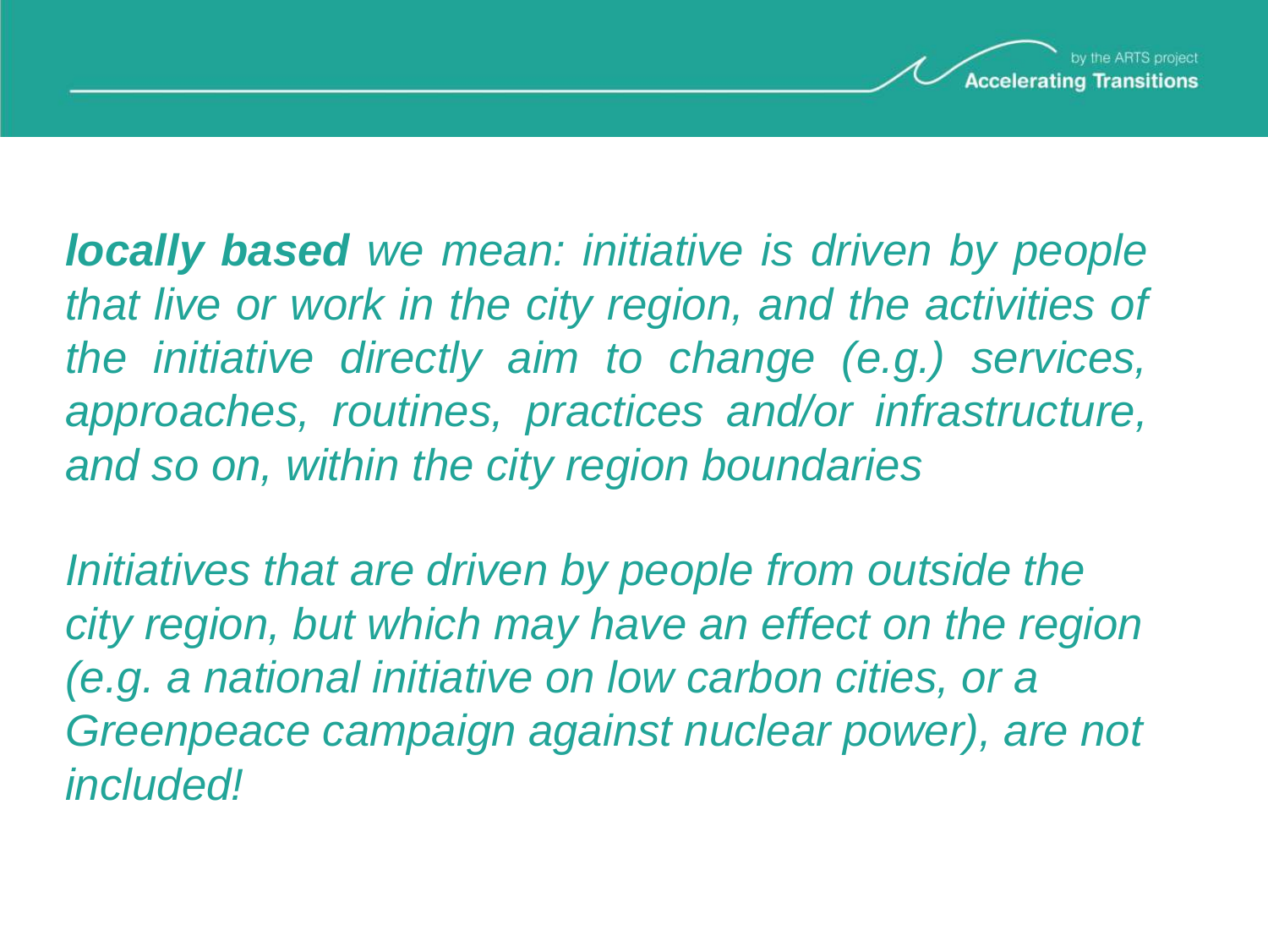*environmental sustainability we mean:The initiatives – by striving for environmental sustainability as a normative objective of their activities – should make a contribution to a situation of "balance, resilience, and interconnectedness that allows human society to satisfy its needs while neither exceeding the capacity of its supporting ecosystems to continue to regenerate the services necessary to meet those needs, nor by our actions diminishing biological diversity." MORELLI,JOHN (2011)*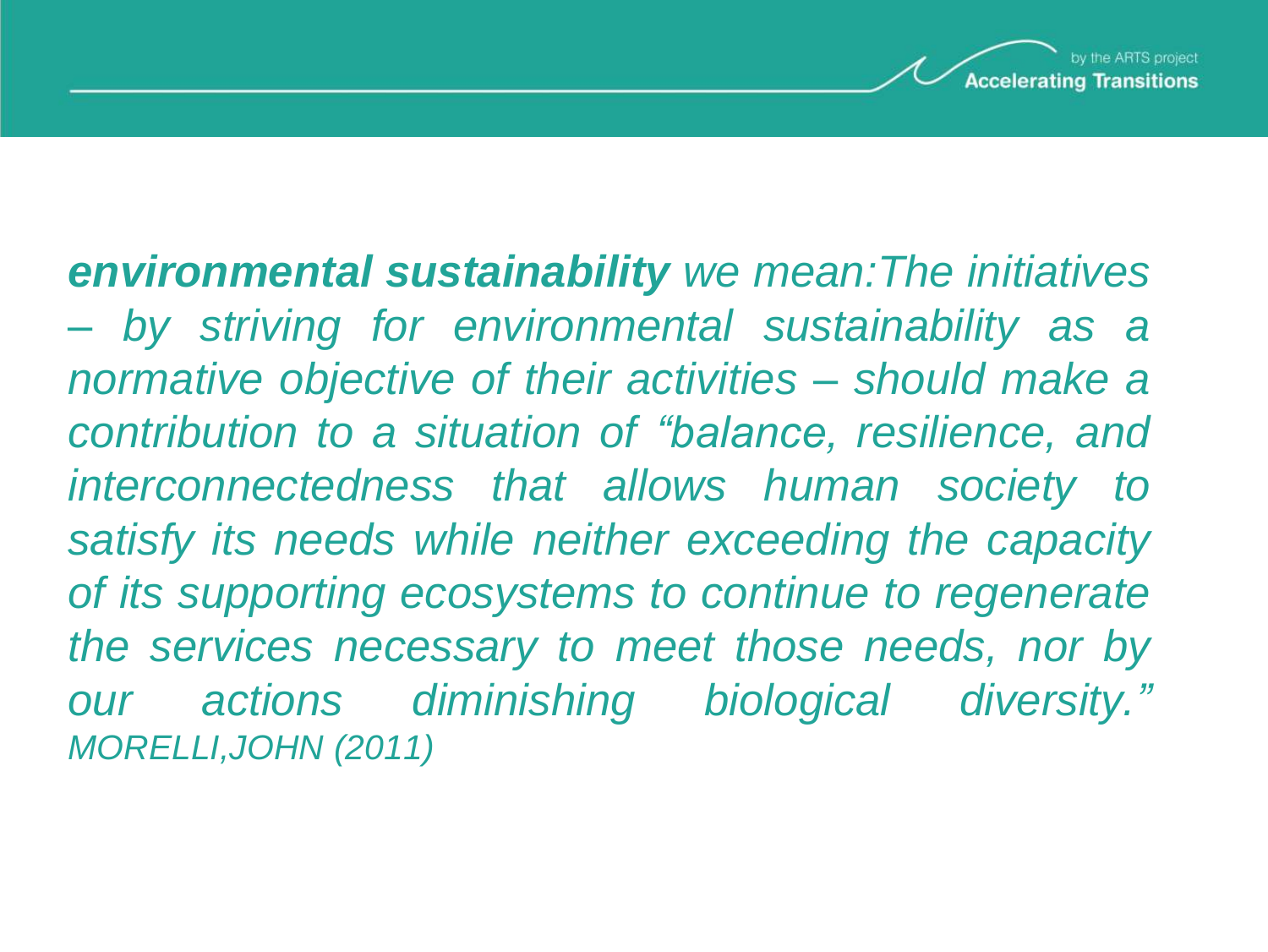#### *existing societal systems in multiple dimensions we mean:The initiative aims to transform the way that basic services – such as energy, food, mobility or housing (see the Domains defined in the characteristics of initiatives) – are currently provided, through the renewal or replacement of a whole set of interconnected elements (e.g. infrastructures and technologies, rules and norms, routines and practices, and so on).*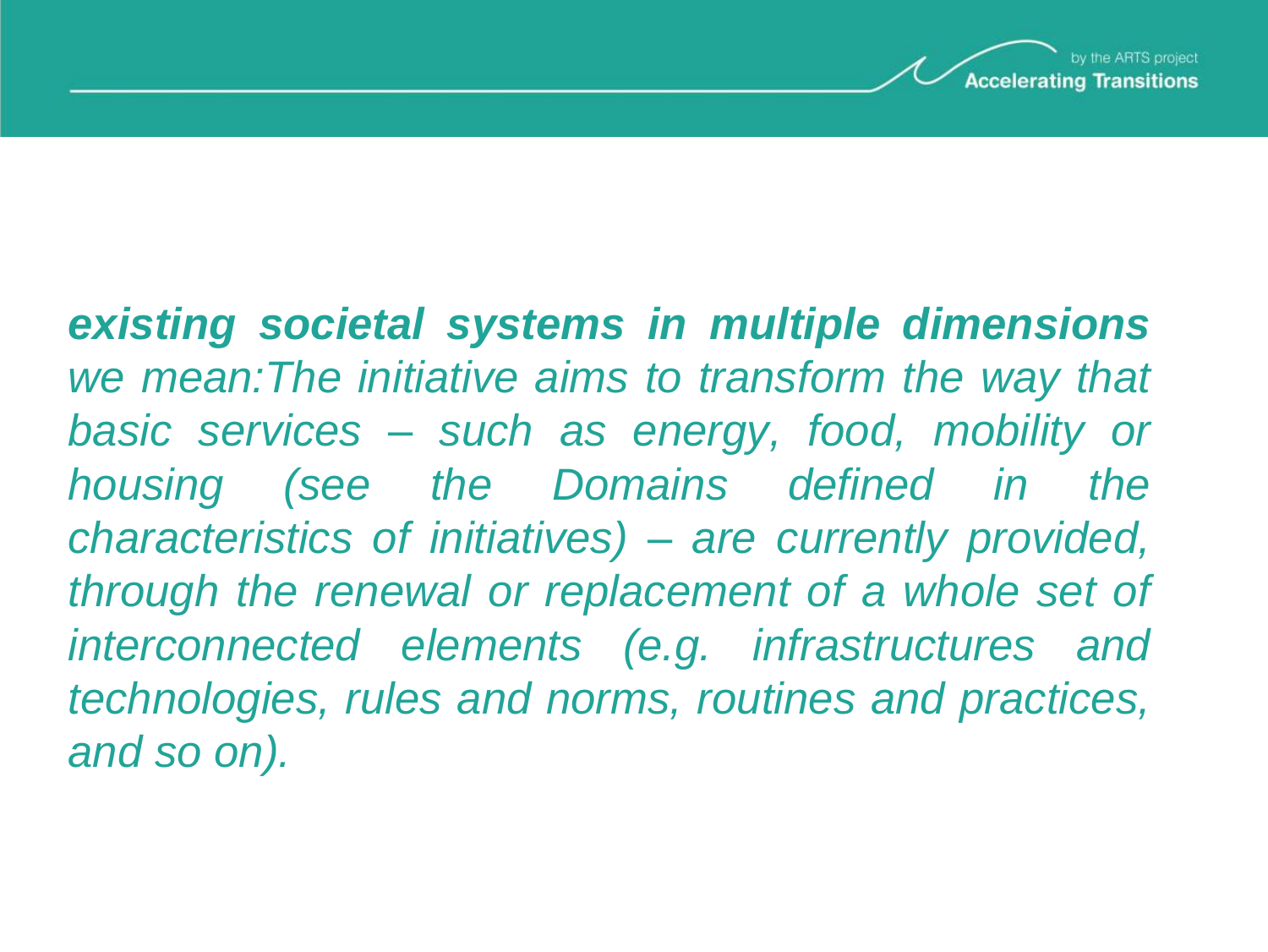### Characteristics of the initiatives

Lead actors: A) Civil society B) Public sector C) Business D) Mixed

Domains : A) Energy B) Transport and mobility C) Food D) Water E) Resource management F) Build environment G) Nature conservation and restoration H) Education and knowledge

Scale: A) Below-district B) District C) City D) City-region E) Above city-region

Status: Active/inactive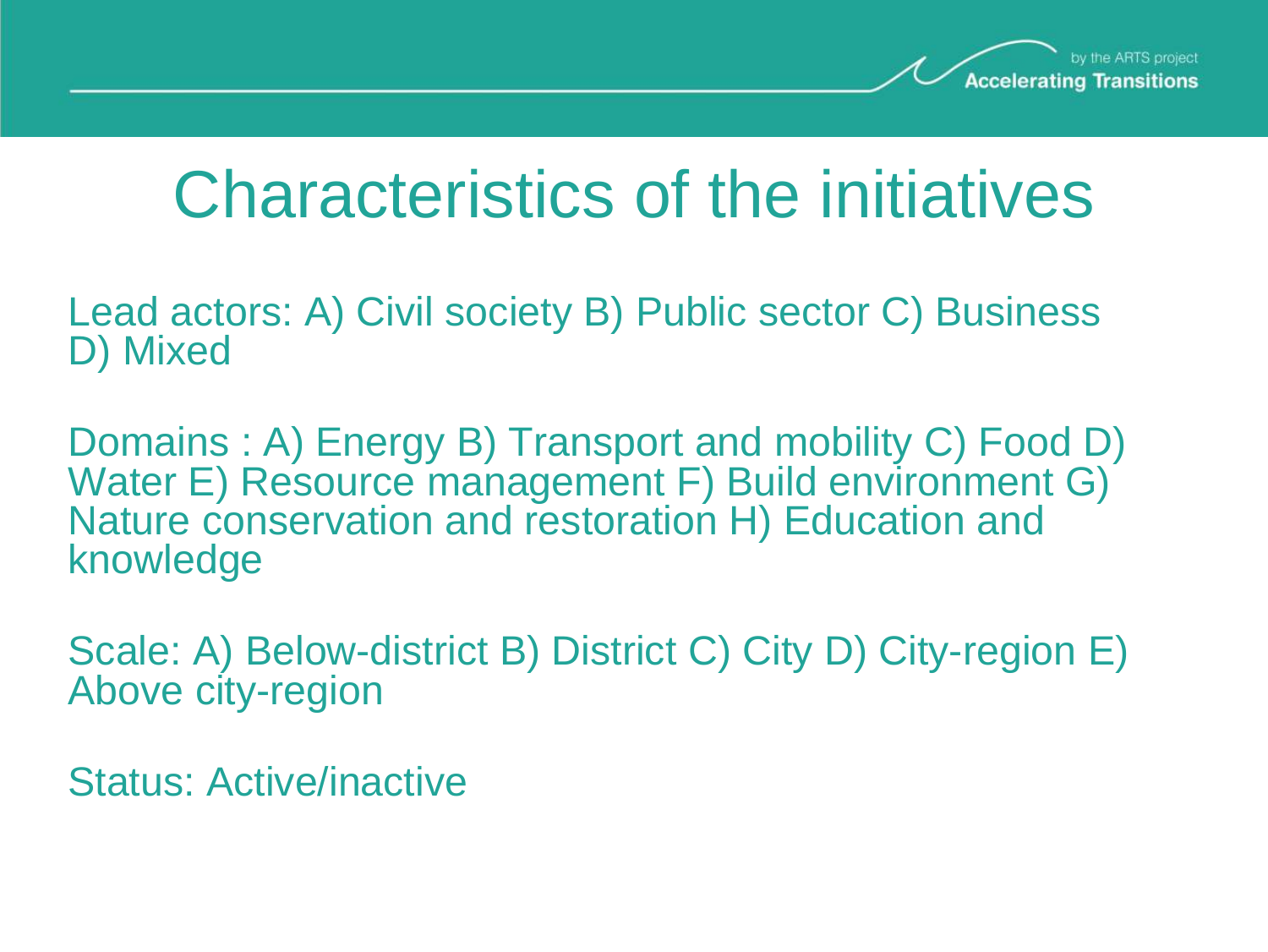### First impressions of transition initiatives in Budapest

- various types of initiatives
- many initiatives come from the government, and from the civil society
- activity of innovative entrepreneurs (MOL Bubi is one of the biggest)
- most of the initiatives were founded between 2005-2014
- most of the domains are mixed & lot of on environment protection
- all of the initiatives are active
- initiatives of civil society on focal point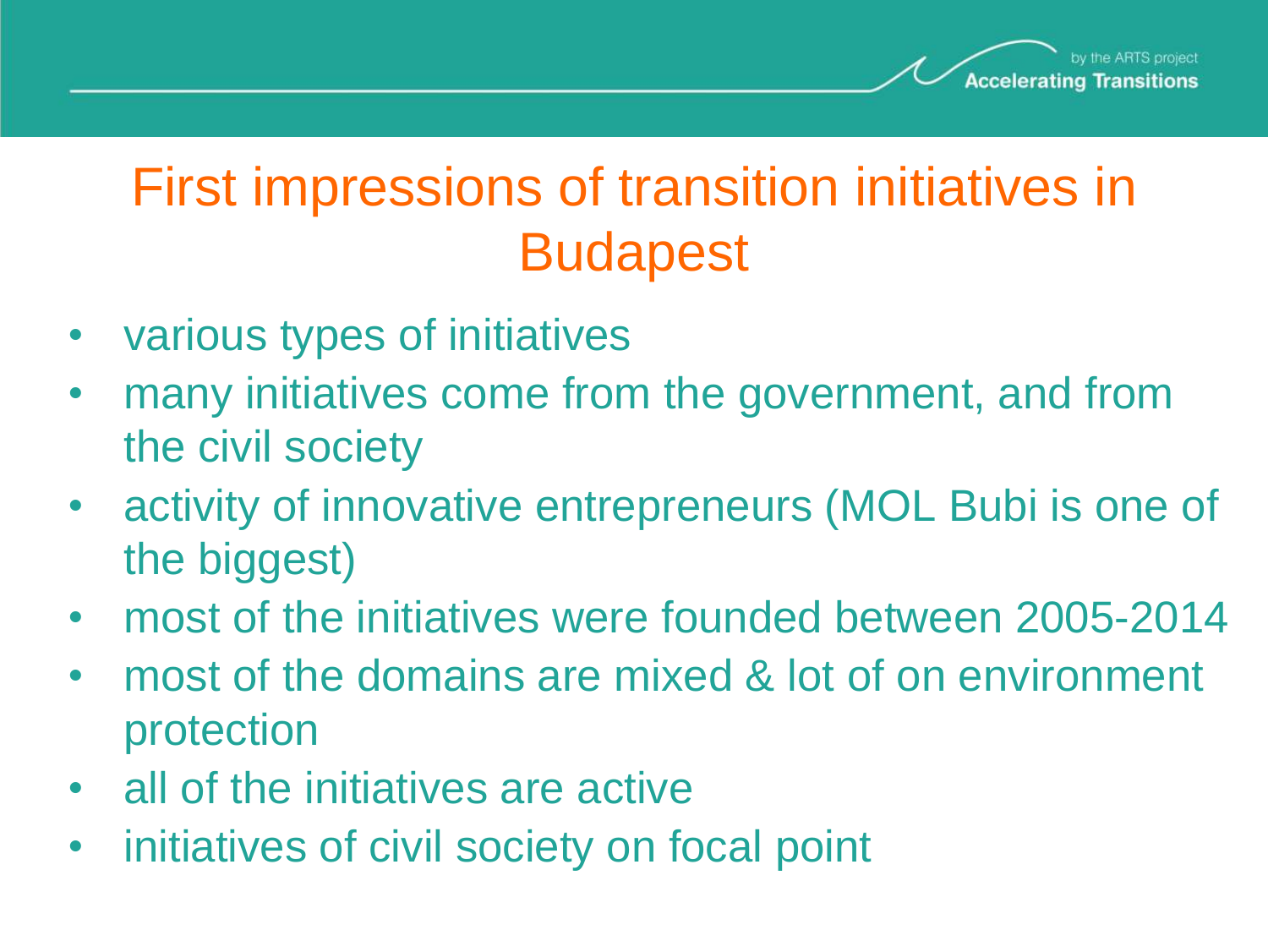### Results of the Inventory Almost 70 initiatives in the first round of our search

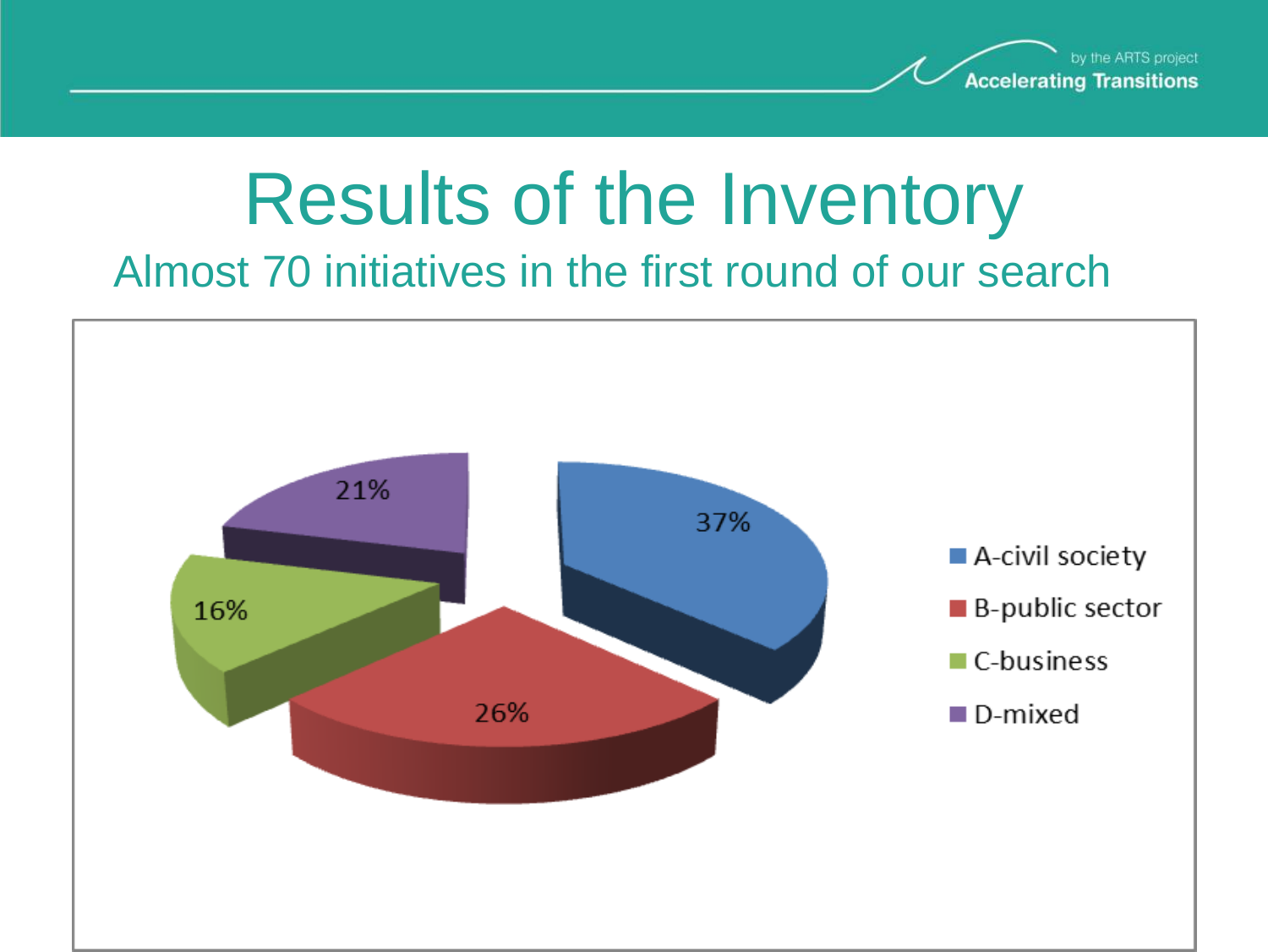

## Domains



- A) Energy development for sustainability
- B) Transport and mobility
- C) Food
- D) Water
- **E)** Resource management
- **F)** Build environment
- G) Nature conservation and restoration
- **H**) Education and knowledge
- I) Otherr.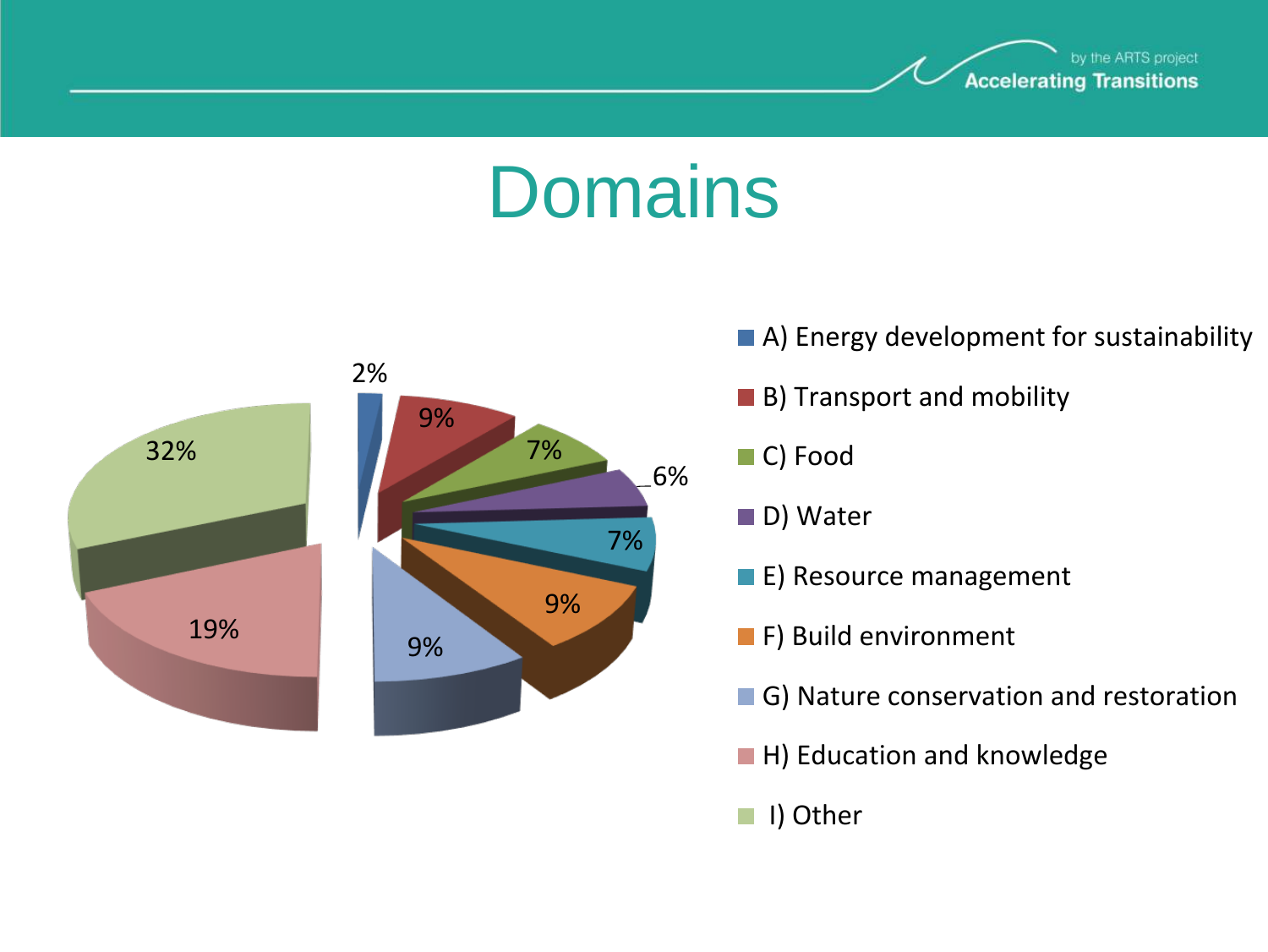

## Interesting initiatives



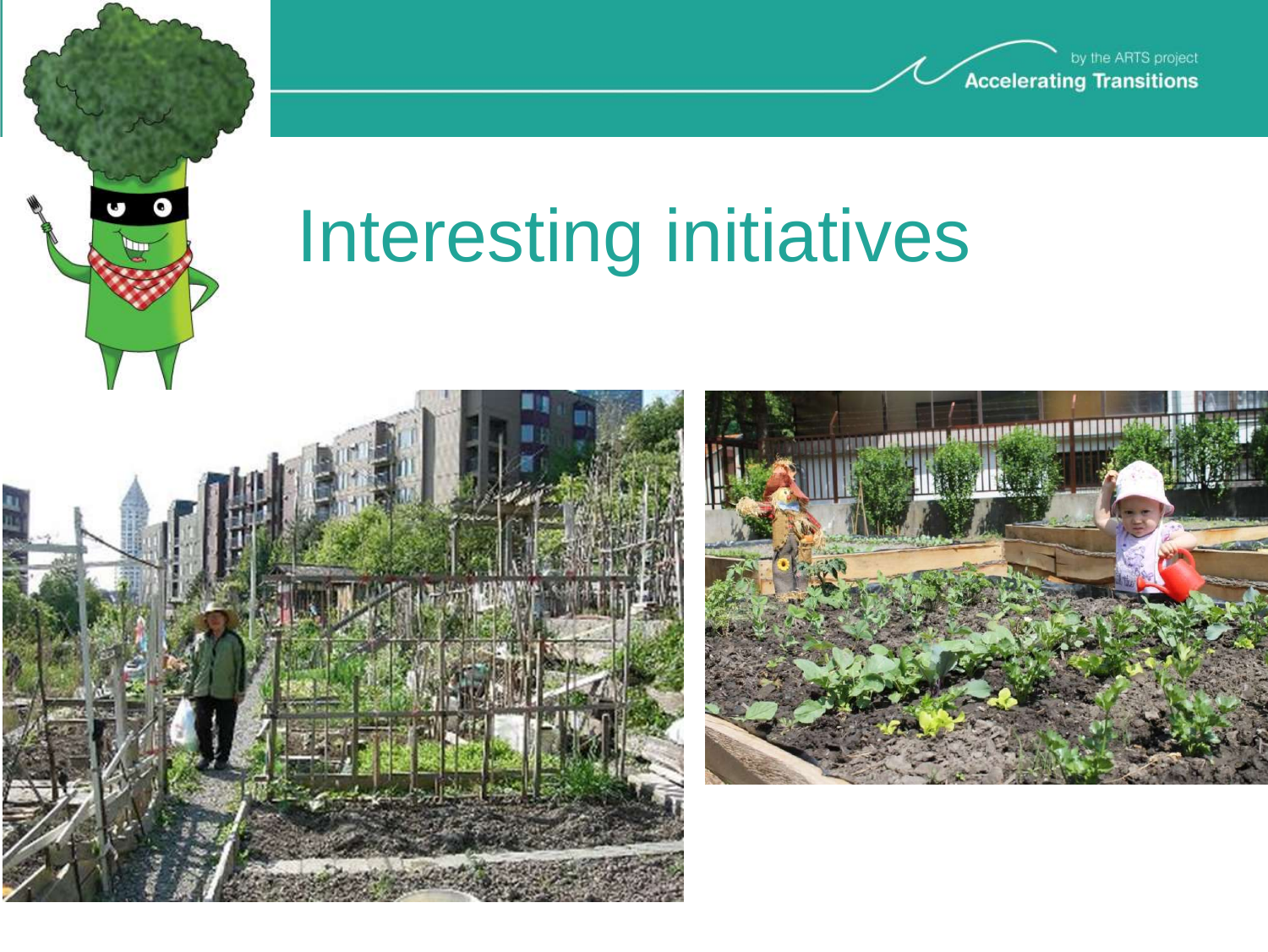### by the ARTS project<br>**Accelerating Transitions**